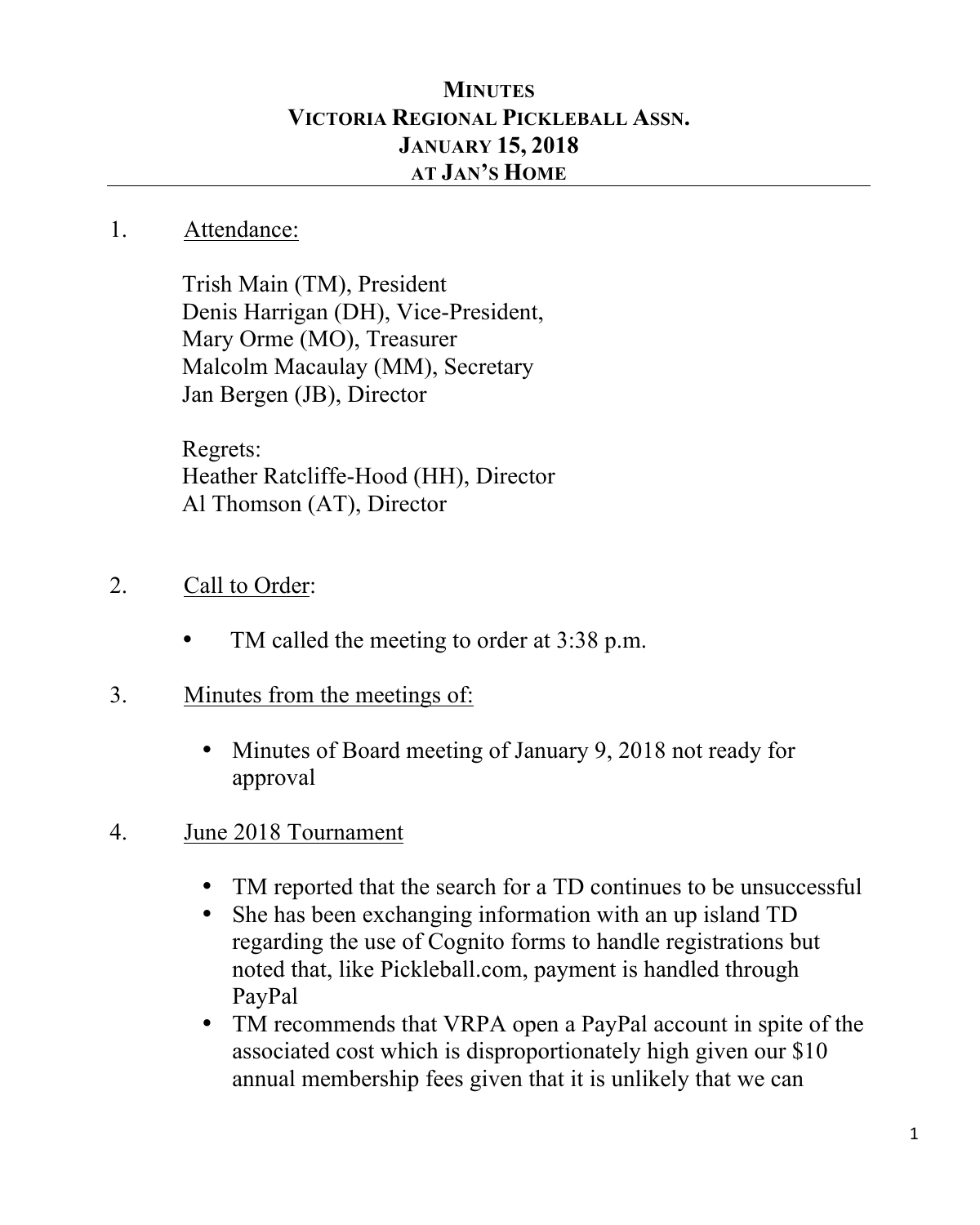handle registrations for events independently of Pearkes without an account

- TM and other board members confirmed that no one is able to commit to being a TD for a sanctioned tournament at this stage although it may be possible to put on an unsanctioned tournament
- After further discussion, the board agreed to delay any final decision respecting the tournament until the end of February
- It was observed that the greater pickle ball community has to become actively involved to put on events such as tournaments
- The board decided to create a PayPal business account including taking out a VRPA credit card if required as part of the process
- 5. Topaz Park:
	- DH reported on additional steps required to advocate for more outdoor courts at Topaz, including attending planning committee and City Council meetings
	- After discussion, it was agreed that TM and DH would take the lead on these issues
	- The board agreed to actively encourage our members not just to fill out the online survey but to send specific messages to support the VRPA presentation
- 6. Spring League:
	- DH asked that this matter be reconsidered and discussed a possible advanced play league for outdoors based on drafted teams  $(4 - 6$  mixed teams of 8)
	- After discussion, the board decided to consider this in conjunction with the proposed continuation of Wednesday afternoon indoor play at Pearkes
- 7. New Business:
	- Nil
	- 8. Next Meeting:
		- Monday, February 26, 2018, 1:30 PM at Jan's house